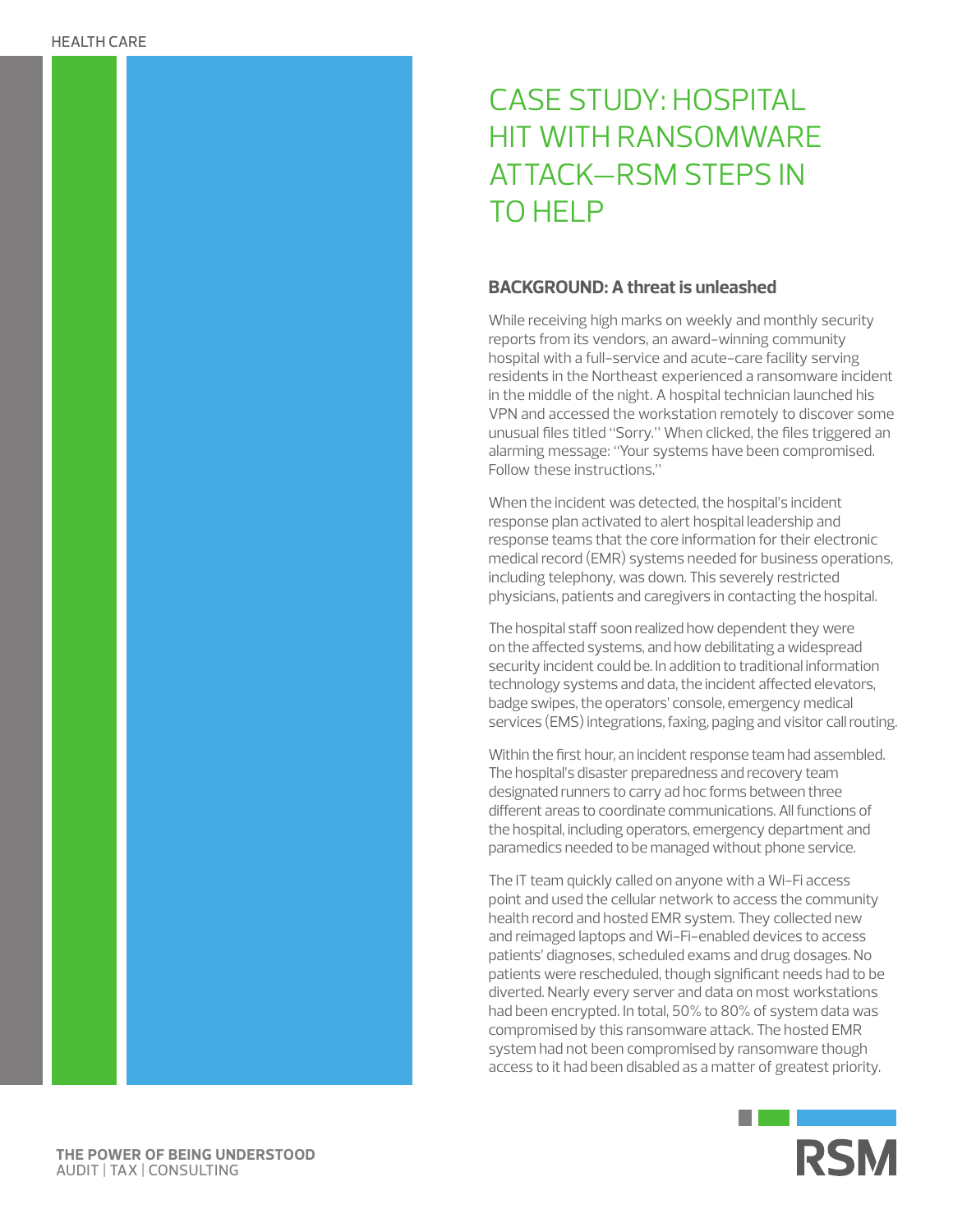# **How it happened**

Upon launch, the ransomware defeated the hospital's antivirus software. Following that, the hospital's backup system was incapacitated, affecting confidential patient, business and operations data as well as personal computer and shared workstation profiles.

Immediately, cybersecurity insurance was contacted to engage outside resources who would assist in managing the incident. This third-party team searched for the attack origin and followed the compromise. The hack exploited remote access capabilities, a boon for most physicians. Remote access to patient data offers many benefits but also many security challenges. It presents an additional attack channel to patient data; thus, it deserves an additional level of security that was not in place before the incident.

Attackers lurked in the hospital's systems for over 24 hours before the hack, planning their attack. Once they found an administrator account they could use, they escalated their privileges, and pivoted quickly from system to system. Luckily, no data was accessed or acquired, only corrupted or encrypted. Because this hospital had not fully investigated all attack vectors and risks to patient data, it could not see that this scenario was a possibility until it was too late. The hospital's security executive indicated: "It's infrequent that you have to consider the fact that you could be compromised. What would happen if someone gained access? This incident changed our way of thinking."

## **SOLUTION: RSM helps hospital fortify security**

Once the dust settled, the hospital realized they needed to take a closer look at their vulnerabilities and risks, thinking they had a false sense of security with its existing security reports. The hospital contacted RSM to assist in maturing their security program and preparing for future attacks. The following was implemented:

## Security testing

RSM performed vulnerability scanning to identify systems or configurations that could be attacked, along with penetration testing, to determine what level of compromise could be achieved by exploiting these vulnerabilities. The RSM team found that the hospital's backup systems were located on the domain, where other providers had assured the hospital team they were not. This meant that the backups (which would typically help an organization recover from ransomware) were also vulnerable to compromise and thus were also affected by the incident. Since then, the hospital has supported and completed a more robust backup solution. To address other weaknesses, they also implemented a multifactor authentication and an identity and access management solution.

**TIP:** Regular penetration testing and vulnerability scanning are key elements of protecting against compromise. Threat landscapes constantly evolve, and organizations need to regularly evaluate their defenses against these threats. As vulnerabilities are identified, they should be documented in a register that tracks risk and remediation status, owner and due date.

#### **Patching**

Vulnerability scans and penetration testing identified some gaps in patch management. Now, a newly instituted maintenance window to install these patches, including scheduled security downtimes, are part of the IT infrastructure at this hospital thanks to RSM's help.

**TIP:** Missing patches are a prime target for attackers.

## Monitoring and alerting

The hospital's security information and event management (SIEM) report showed what appeared to be normal activity, not taking into account the odd hour that the incident occurred. This suggested the SIEM was in need of additional tuning to correlate events that seemed unrelated and innocuous, but together were indicators of compromise. This also emphasized the need to ensure those responsible for reviewing logs and alerts are trained on the SIEM tool as well as initiating the incident response plan as soon as a suspicious event is detected.

**TIP:** SIEMs should take into account seemingly innocent events; log reviewers should be trained to take action immediately when they become suspicious.

#### Governance

Acting on the guidance of RSM, the hospital is implementing a formal security governance and security risk management structure.

**TIP:** If security remains only at the tactical level, systemic issues will not be addressed, critical risks will be overlooked or not prioritized appropriately, and security will not be integrated into business processes. Establishing a formal security governance structure that includes formal security discussions with leaders from a variety of business units will help organizations remain proactive in their security stance.

## **Budgeting**

As RSM suggested, this hospital is incorporating security considerations into budgetary decisions.

**TIP:** The security executive from this hospital said that budgeting for security should look beyond compliance and regulatory requirements, and added the following:

- 1. Thin staff and a limited budget cannot get in the way of security improvements. Knowing what your critical risks are will help you prioritize even with limited resources. Ideally, have a budget line specifically for security so that resources can be allocated to these important tasks, rather than eaten up by IT operational needs.
- 2.Organizations often factor in a reasonable cost and timeline for compliance rather than best practices. While compliance can provide baseline recommendations for implementing security controls, organizations typically need to look beyond compliance in order to truly address their threats.
- 3.Keep board members in the loop. They should be aware of the reputational and financial risks they are accepting if security is not prioritized.